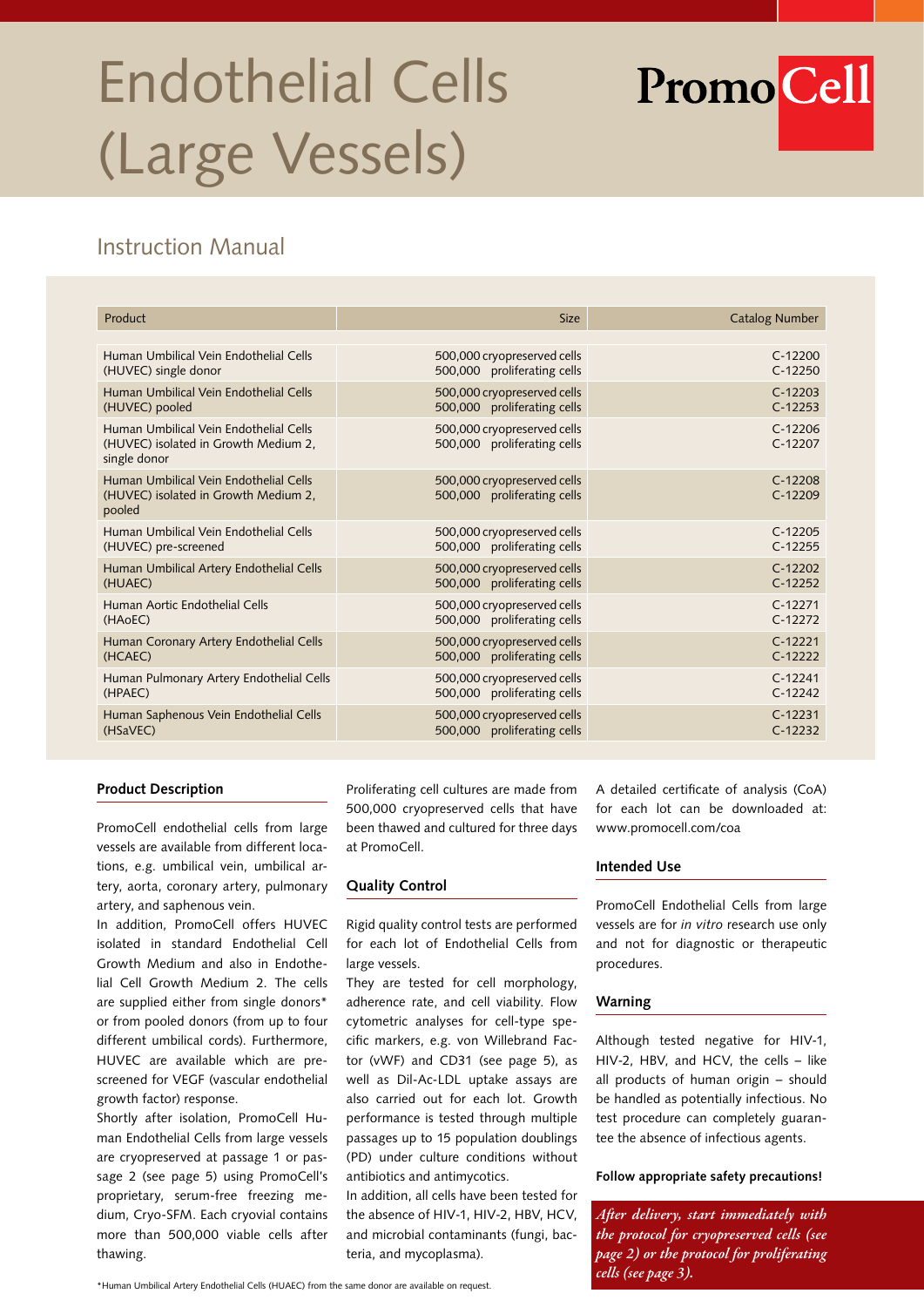*Start immediately after delivery. Use aseptic techniques and a laminar flow bench.*

# **Protocol for Cryopreserved Cells**

**Straight after arrival, store the cryopreserved cells in liquid nitrogen, or seed them immediately. Note:** Storage at -80°C is not sufficient for cell preservation and causes irreversible cell damage.

#### **1. Prepare the medium**

Calculate the needed culture surface area according to the plating density (see page 5) and the lot-specific cell numbers stated on the certificate of analysis. Fill the appropriate volume of PromoCell Growth Medium (at least 9 ml per vial of cells) in cell culture vessels. Place the vessels in an incubator (37°C, 5% CO<sub>2</sub>) for 30 minutes.

#### **2. Thaw the cells**

Remove the cryovial from the liquid nitrogen container and immediately place it on dry ice - even for short transportation. Under a laminar flow bench, briefly twist the cap a quarter turn to relieve pressure, then retighten. Immerse the vial into a water bath (37°C) just up to the screw cap for 2 minutes. Ensure that no water enters the thread of the screw cap.

#### **3. Disinfect the vial and seed the cells**

Thoroughly rinse the cryovial with 70% ethanol under a laminar flow bench. Then, aspirate the excess ethanol from the thread area of the screw cap. Open the vial and transfer the cells to a cell culture vessel containing the prewarmed medium from step 1.

#### **4. Incubate the cells**

Place the vessel in an incubator (37°C, 5%  $CO<sub>2</sub>$ ) for cell attachment. Replace the medium after 16 - 24 hours and every two to three days thereafter. The cells should be subcultured, according to the subcultivation protocol (see page 4), once they have reached 70 - 90% confluency.









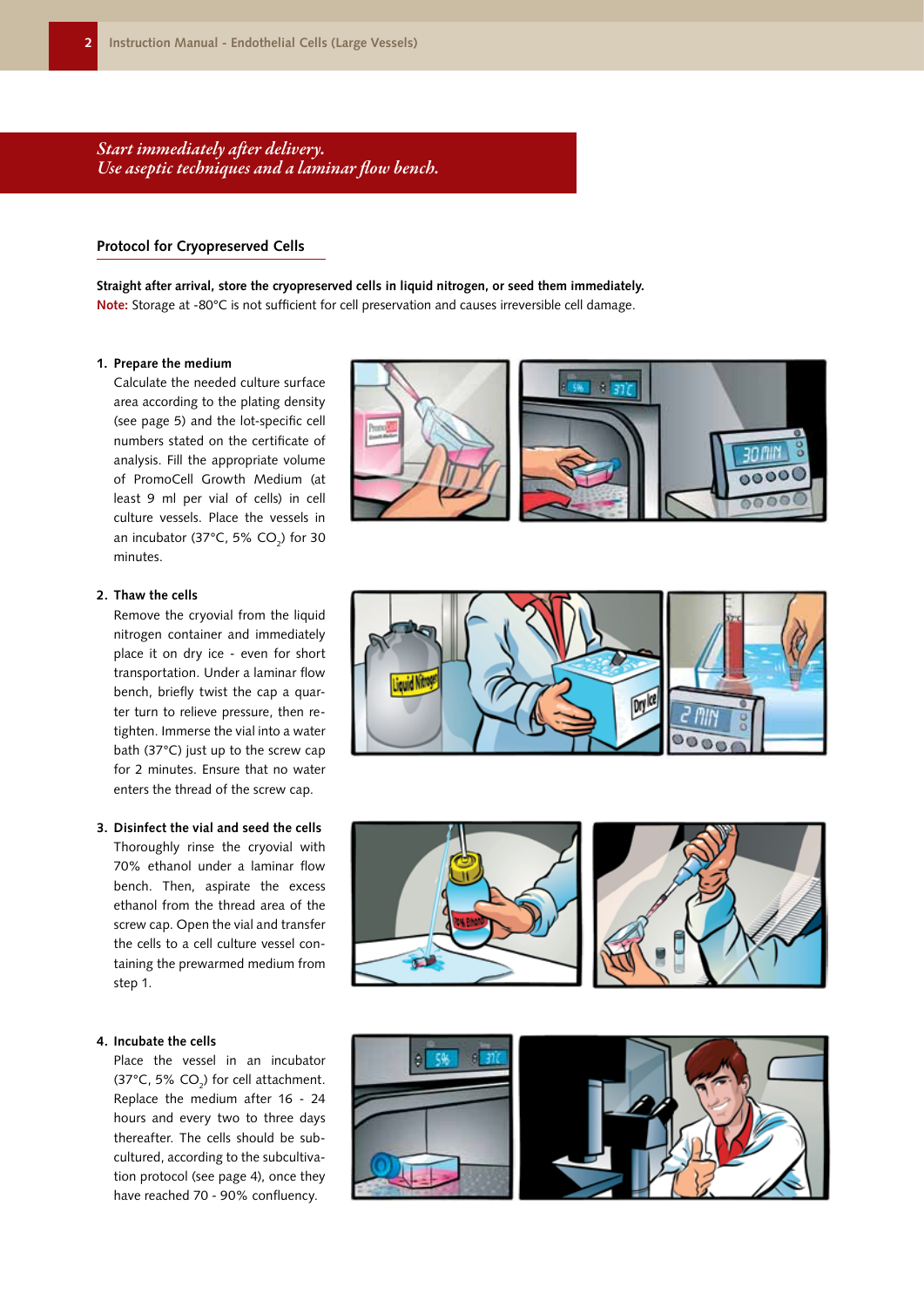*Start immediately after delivery. Use aseptic techniques and a laminar flow bench.*

# **Protocol for Proliferating Cells**

# **1. Incubate the cells**

Unpack the culture vessel, do not open the lid, and immediately place it in an incubator (37°C, 5% CO $_2$ ) for 3 hours to allow the cells to recover from the transportation.



**2. Replace the transport medium** Carefully open the vessel, rinse the inner side of the lid with 70% ethanol, and let air dry. Aspirate the transport medium from the vessel. Add 10 ml of the appropriate Promo-Cell Cell Growth Medium.





# **3. Check and incubate the cells**

Check the cell density. Open the lid half a turn and place the vessel in an incubator (37°C, 5%  $CO<sub>2</sub>$ ). Change the medium every two to three days. The cells should be subcultured, according to the subcultivation protocol (see page 4), once they have reached > 70% confluency.



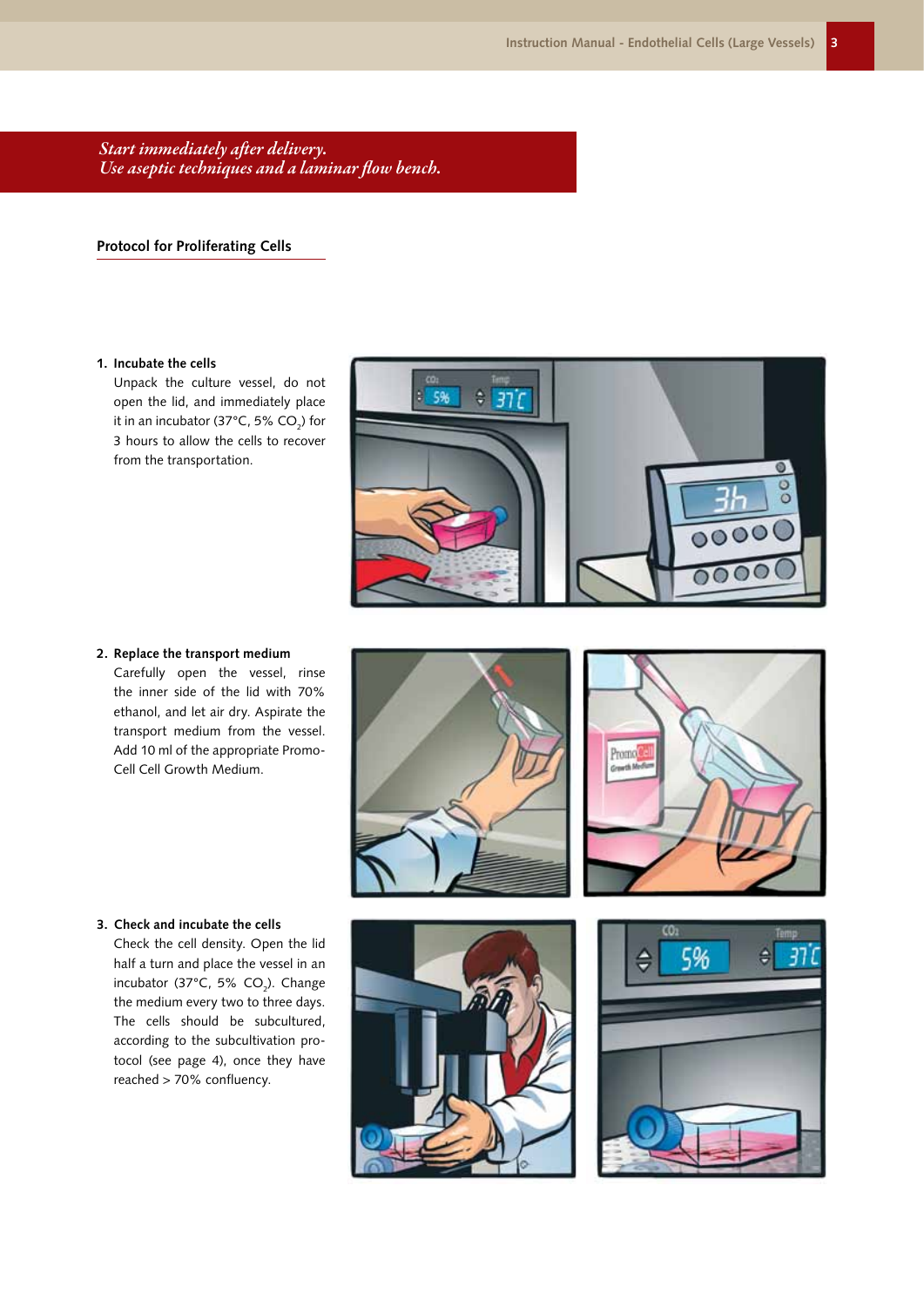*Use aseptic techniques and a laminar flow bench.*

# **Subcultivation Protocol**

# **1. Prepare the reagents and wash the cells**

Place the PromoCell DetachKit at room temperature for at least 30 minutes to adjust the temperature of the reagents. Carefully aspirate the medium from the culture vessel. Add 100 µl Hepes BSS Solution per cm<sup>2</sup> of vessel surface to wash the cells and agitate the vessel carefully for 15 seconds.

#### **2. Detach the cells**

Carefully aspirate the Hepes BSS from the culture vessel. Add 100 µl Trypsin/EDTA Solution per cm 2 of vessel surface. Note: We recommend detaching the cells at room tempera ture. Close the vessel and examine the cells under a microscope. When the cells start to detach, gently tap the side of the vessel to loosen the remaining cells.

# **3. Neutralize the trypsin and harvest the cells**

Add 100 µl Trypsin Neutralization Solution per cm<sup>2</sup> of vessel surface and gently agitate. Carefully aspirate the cell suspension and transfer it to a centrifugation tube. Spin down the cells for 3 minutes at 220 x g.

#### **4. Incubate the cells**

Discard the supernatant (step 1), add 1 ml of the appropriate PromoCell Cell Growth Medium (step 2), and resuspend the cells by carefully pi petting up and down. Plate the cells according to the recommended seed ing density in new cell culture vessels containing PromoCell Cell Growth Medium prewarmed to 37°C. Place the vessels in an incubator (37°C, 5% CO 2 ) and change the media every two to three days.





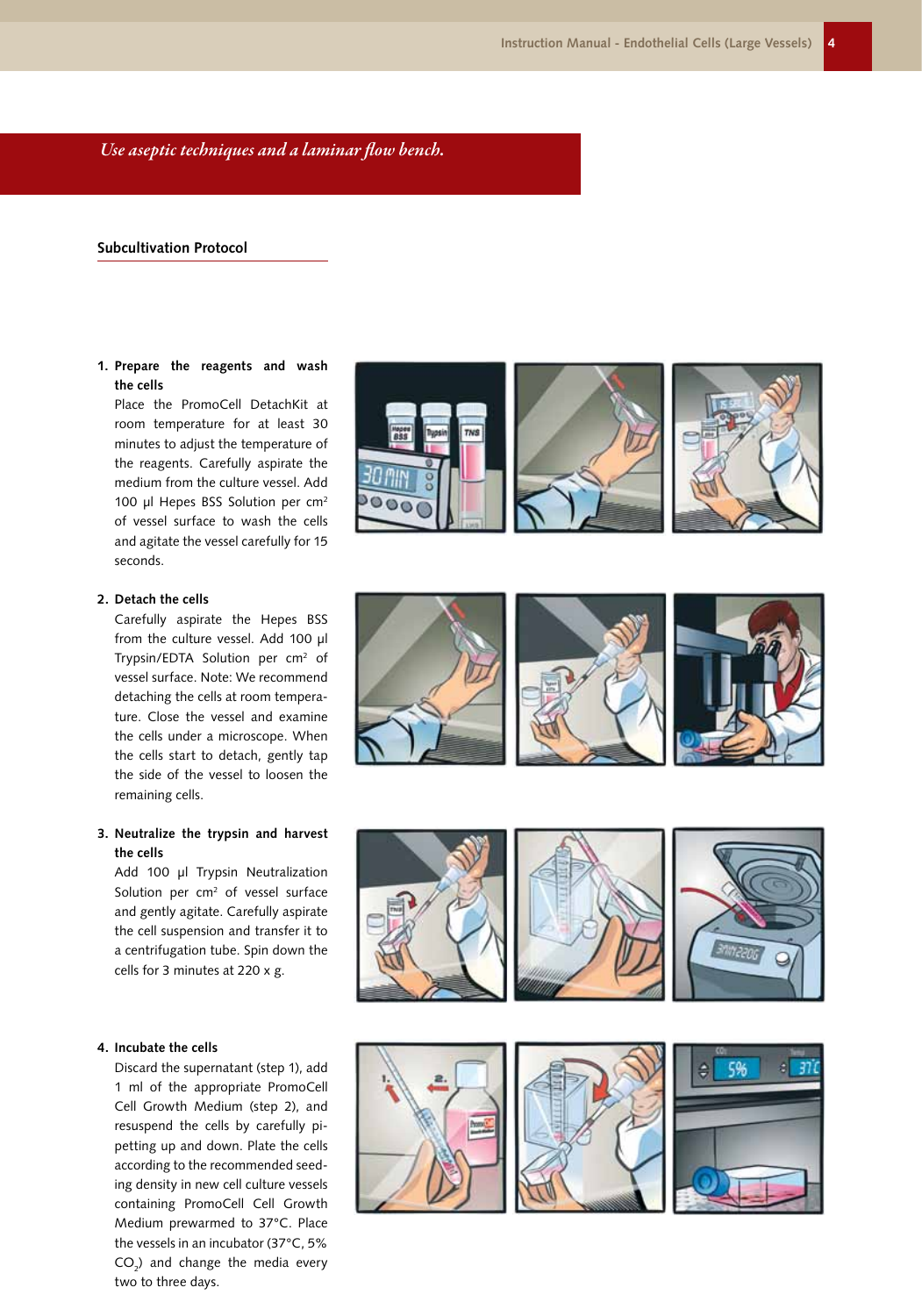# **Specifications**

| Product                                                                                           | Recommended<br>Culture Media* | <b>Plating Density</b>                        | Passage after<br>Thawing | Marker                                                                    | Population<br><b>Doublings</b> |
|---------------------------------------------------------------------------------------------------|-------------------------------|-----------------------------------------------|--------------------------|---------------------------------------------------------------------------|--------------------------------|
| Human Umbilical Vein<br>Endothelial Cells (HUVEC),<br>single donor                                | $C-22010$<br>$C-22011$        | $5,000 - 10,000$<br>cells per cm <sup>2</sup> | P <sub>1</sub>           | vWF+<br>$CD31+$<br>Dil-Ac-LDL uptake <sup>+</sup>                         | >15                            |
| Human Umbilical Vein<br>Endothelial Cells (HUVEC),<br>pooled                                      | $C-22010$<br>$C-22011$        | 5,000 - 10,000<br>cells per cm <sup>2</sup>   | P <sub>1</sub>           | vWF <sup>+</sup><br>$CD31+$<br>Dil-Ac-LDL uptake <sup>+</sup>             | >15                            |
| Human Umbilical Vein<br>Endothelial Cells (HUVEC)<br>isolated in Growth Medium 2,<br>single donor | $C-22011$                     | $5,000 - 10,000$<br>cells per cm <sup>2</sup> | P <sub>1</sub>           | vWF <sup>+</sup><br>$CD31+$<br>Dil-Ac-LDL uptake <sup>+</sup>             | >15                            |
| Human Umbilical Vein<br>Endothelial Cells (HUVEC)<br>isolated in Growth Medium 2,<br>pooled       | $C-22011$                     | $5,000 - 10,000$<br>cells per cm <sup>2</sup> | P <sub>1</sub>           | vWF <sup>+</sup><br>$CD31+$<br>Dil-Ac-LDL uptake <sup>+</sup>             | >15                            |
| Human Umbilical Vein<br>Endothelial Cells (HUVEC),<br>pre-screened                                | $C-22010$<br>$C-22011$        | $5,000 - 10,000$<br>cells per cm <sup>2</sup> | P <sub>1</sub>           | vWF+<br>$CD31+$<br>Dil-Ac-LDL uptake <sup>+</sup><br><b>VEGF</b> response | >15                            |
| Human Umbilical Artery<br>Endothelial Cells (HUAEC)                                               | $C-22010$<br>$C-22011$        | 5,000 - 10,000<br>cells per cm <sup>2</sup>   | P <sub>1</sub>           | vWF <sup>+</sup><br>$CD31+$<br>Dil-Ac-LDL uptake <sup>+</sup>             | >15                            |
| Human Aortic<br>Endothelial Cells (HAoEC)                                                         | $C-22020$<br>$C-22022$        | 5,000 - 10,000<br>cells per cm <sup>2</sup>   | <b>P2</b>                | vWF <sup>+</sup><br>$CD31+$<br>Dil-Ac-LDL uptake <sup>+</sup>             | >15                            |
| Human Coronary Artery<br><b>Endothelial Cells (HCAEC)</b>                                         | $C-22020$<br>$C-22022$        | $5,000 - 10,000$<br>cells per cm <sup>2</sup> | P <sub>2</sub>           | vWF <sup>+</sup><br>$CD31+$<br>Dil-Ac-LDL uptake <sup>+</sup>             | >15                            |
| Human Pulmonary Artery<br>Endothelial Cells (HPAEC)                                               | $C-22010$<br>$C-22011$        | 5,000 - 10,000<br>cells per cm <sup>2</sup>   | P <sub>2</sub>           | vWF <sup>+</sup><br>$CD31+$<br>Dil-Ac-LDL uptake <sup>+</sup>             | >15                            |
| Human Saphenous Vein<br>Endothelial Cells (HSaVEC)                                                | $C-22010$<br>$C-22011$        | $5,000 - 10,000$<br>cells per cm <sup>2</sup> | P <sub>2</sub>           | vWF <sup>+</sup><br>$CD31+$<br>Dil-Ac-LDL uptake <sup>+</sup>             | >15                            |

# **Related Products**

| <b>Product</b>                                          | <b>Size</b> | <b>Catalog Number</b> |
|---------------------------------------------------------|-------------|-----------------------|
|                                                         |             |                       |
| <b>Endothelial Cell Growth Medium</b><br>(Ready-to-use) | 500 ml      | $C - 22010$           |
| Endothelial Cell Growth Medium Kit                      | 500 ml      | $C-22110$             |
| Endothelial Cell Basal Medium                           | 500 ml      | $C-22210$             |
| Endothelial Cell Basal Medium,<br>phenol red-free       | 500 ml      | $C-22215$             |
| <b>Endothelial Cell Growth Medium</b><br>SupplementMix  | for 500 ml  | $C-39215$             |
| <b>Endothelial Cell Growth Medium</b><br>SupplementPack | for 500 ml  | $C-39210$             |
| Endothelial Cell Growth Medium 2<br>(Ready-to-use)      | 500 ml      | $C-22011$             |
| Endothelial Cell Growth Medium 2 Kit                    | 500 ml      | $C - 22111$           |

\*The catalog numbers in this table are for media in ready-to-use packaging.